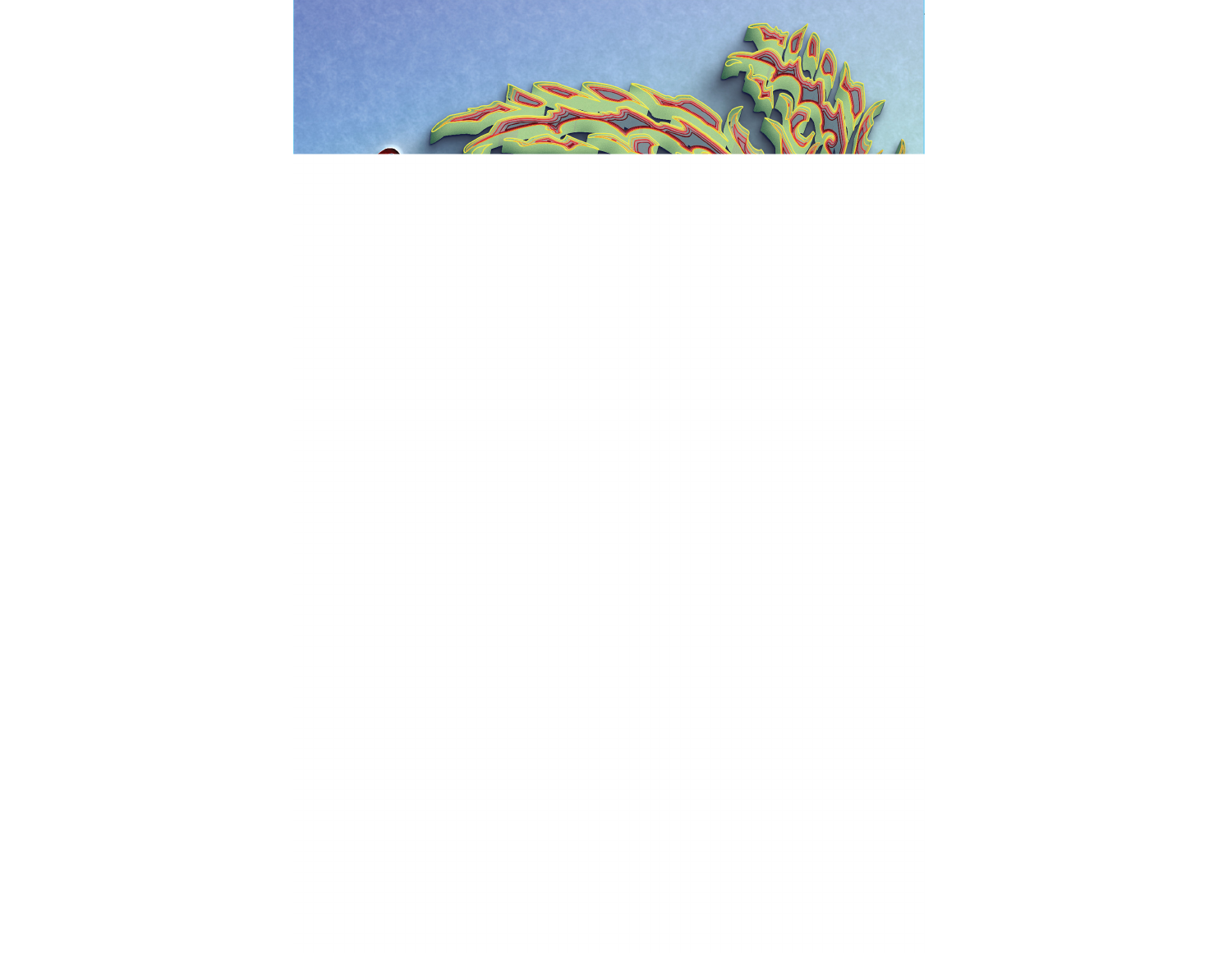S A M P LE Love Loss Light Illuminating the Path Through Grief Karen Trench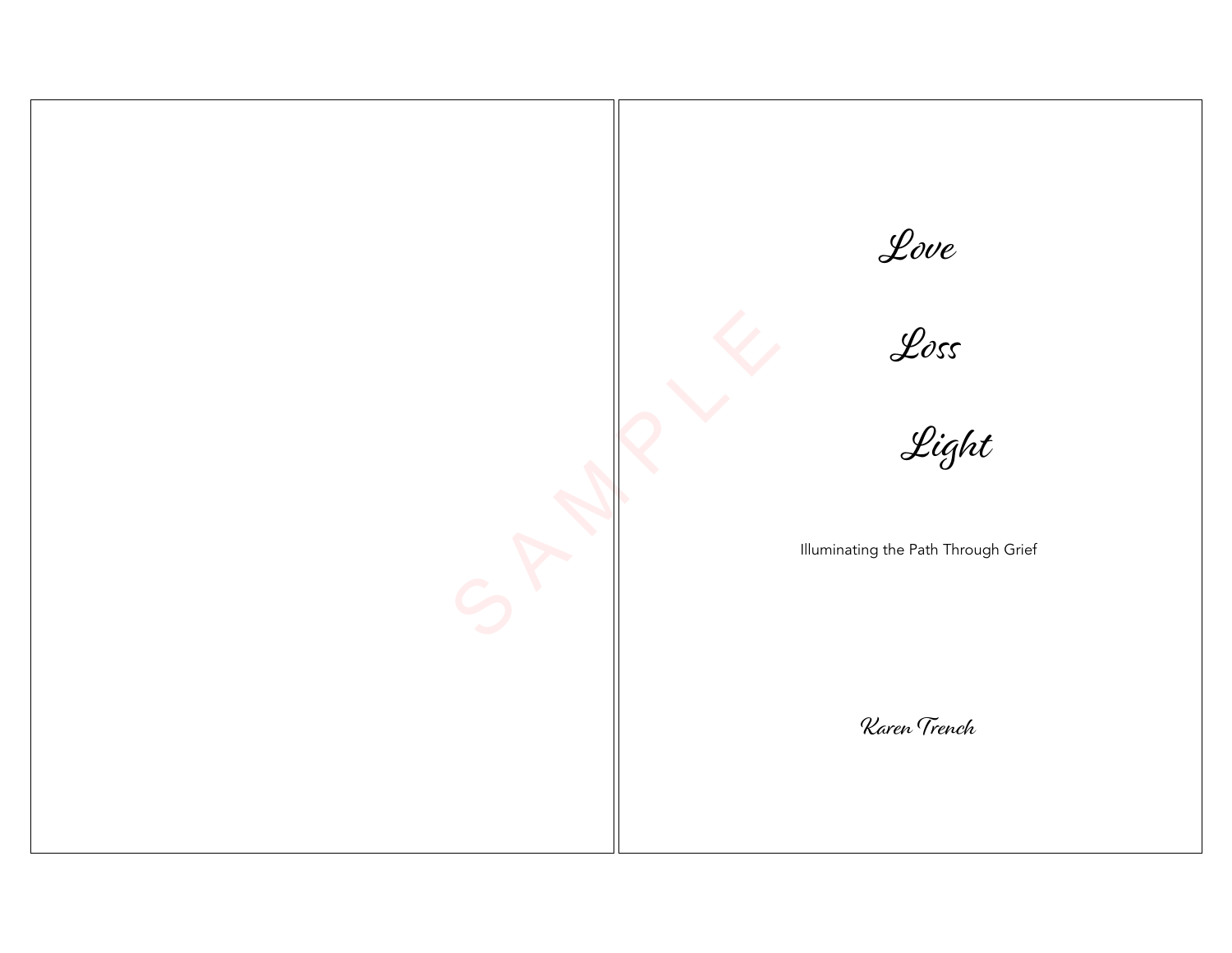### The Song of the Phoenix

the i The Song of 1<br>
What can be said about<br>
but still you hearten long<br>
that fill you hearten long<br>
what fill you hearten long<br>
what is visible<br>
if the story tells<br>
fill throught that is studied<br>
songes to contempled by<br>
songes *What can be said about you in truth is unknown, but still you hearten long -wearied worlds with the idea that we can rise again from dear things destroyed. What form are you? What color? I think the story tellers have taken their liberties with what is visible, while leaving the great sages to contemplate despair, wonderment, joy and other unsleepable things that cannot be seen. What calls out to you to do as you do for five hundred years at a turn without reward or even the acrid scent of mercy? Ashes to ashes, note the most trusted scribes, Till thou return unto the ground; For out of it wast thou taken: for dust thou are, and unto dust shalt thou return, though they didn't realize that it was you at the time of scripture. your entombment and decay, teachings, warnings, reckonings: we must not diminish the ancestor's*

S P P R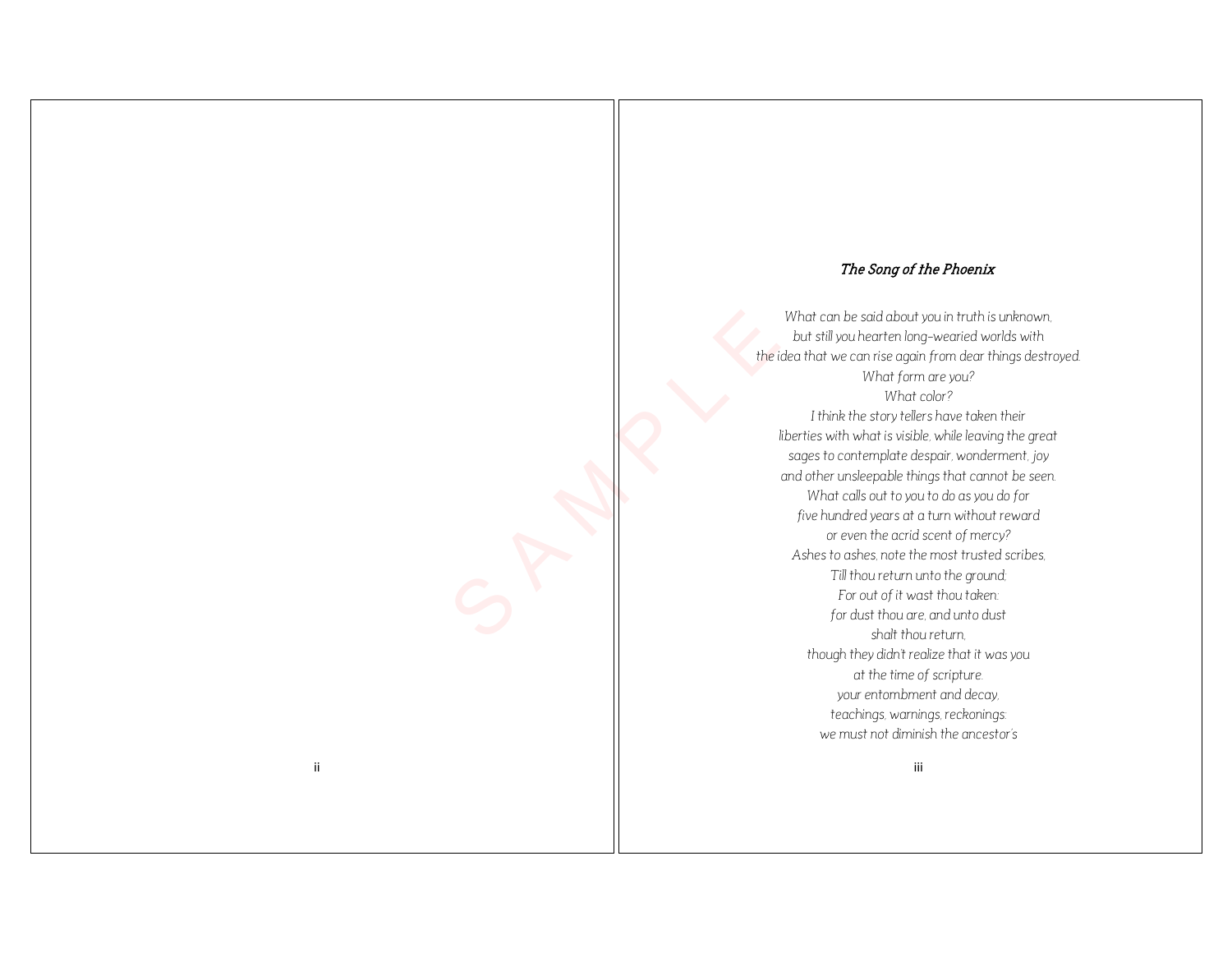*departing blessedness for the ancestor is the vessel from which new life emerges. So must say the toad of the tadpole, the tree of the seed, the man of his mother, the woman of this earth, and the earth of something wordless. I've never heard spoken of your song, but recently I learned it as it glided, breathlessly, across my own vocal chords in response to some beckoning from above. It seems that I am the Life that has been left behind.*

*Jamie K. Reaser, 2019*

S P P R

iv v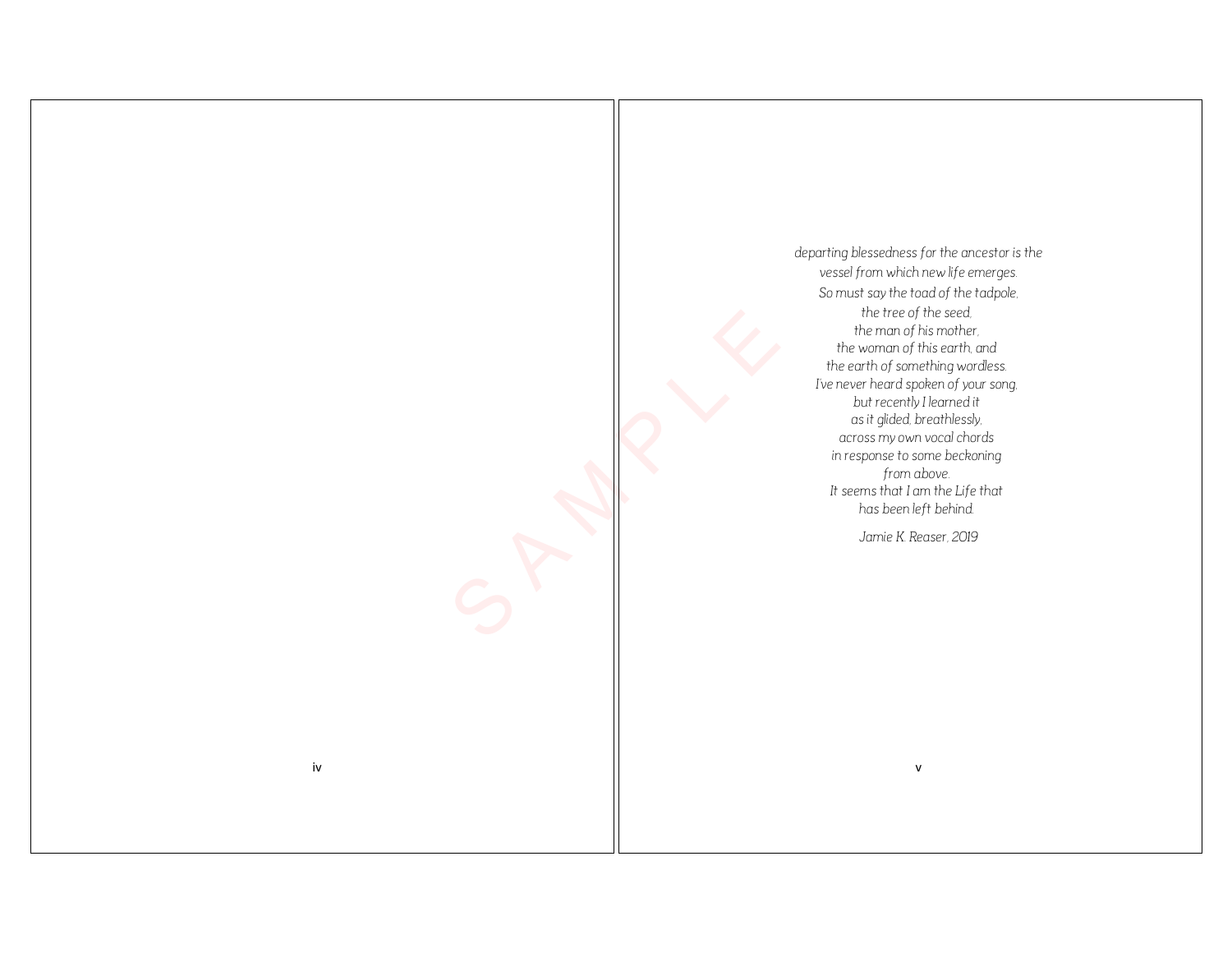Copyright © 2019 by Karen Trench All rights reserved.

First edition: April 2019

Editing by Laurie Viera Rigler Cover design by Michael Molinet Interior Design by Raven Dodd Author Photograph by Julie Sylvester, 29:11 Photography

Additional information and resources may be found at: www.karentrench.com

ISBN: 9780578477763 Library of Congress Control Number: 2019904248

Imprint: Independently published by: KT Publishing, LLC

# Contents

| The Blessings of Silence, Nature, and Wisdom 115 |  |
|--------------------------------------------------|--|
|                                                  |  |
|                                                  |  |
|                                                  |  |
|                                                  |  |
|                                                  |  |

vii

vi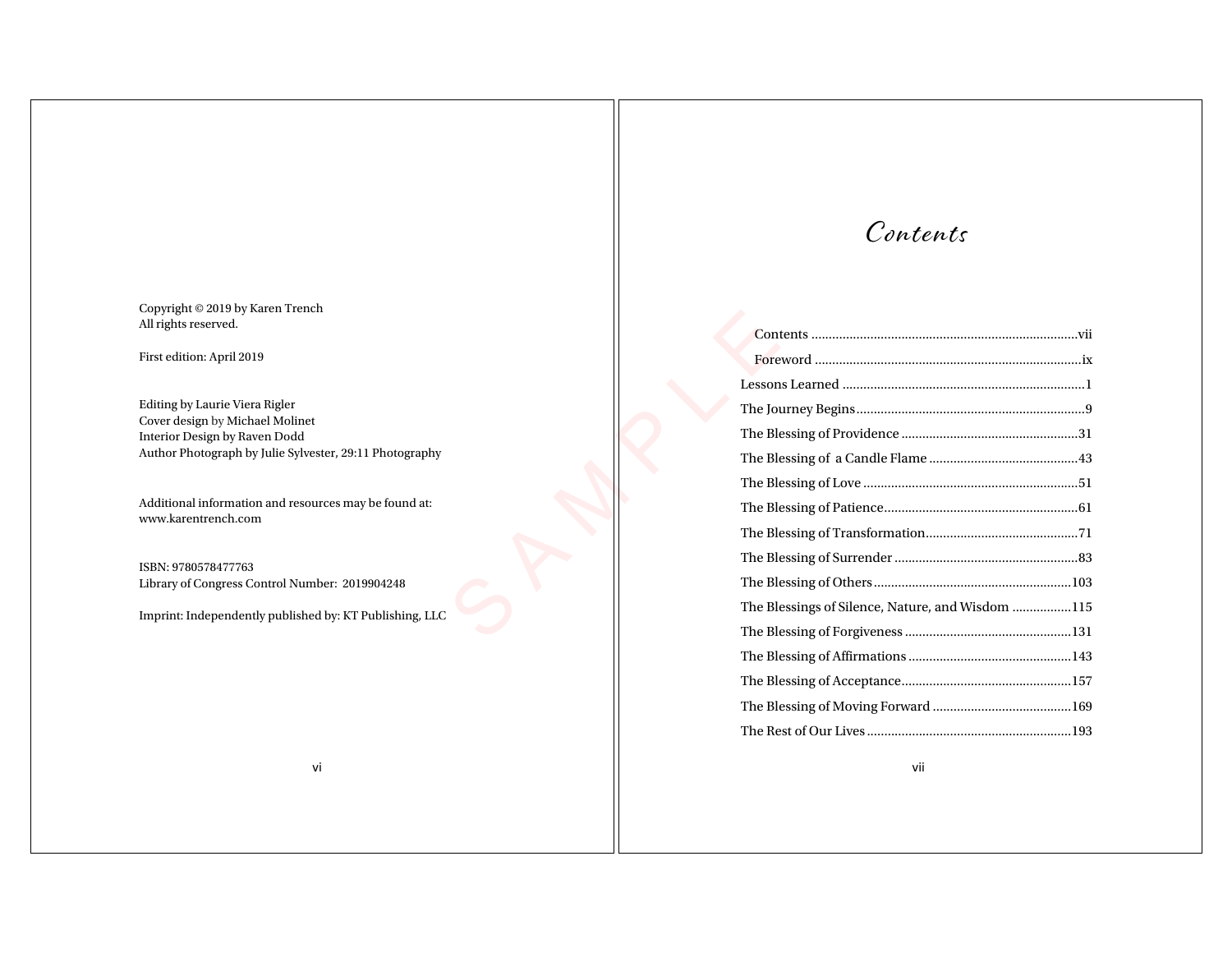Foreword

Grief never comes invited. It takes no effort on our part. We who bear grief didn't stay up at night wishing it on ourselves, or wishing our dear ones to be so far away for so long. Grief finds us, along with the entourage of emotional, physical and spiritual changes that ensue. Yet despite the ubiquity of loss, it never seems to show up in predictable ways.

Grief arrives in our lives on its own terms.

Healing on the other hand, must be invited. Unlike grief, healing requires effort and a deliberate strategy. And unlike grief, healing is not universal. The pain of loss can change us.

Who bear<br>
or wishin<br>
finds us,<br>
and spirit<br>
loss, it ne<br>
Grie<br>
Grie<br>
Heal<br>
grief, hea<br>
unlike grief change us<br>
One<br>
is that it s<br>
from sub<br>
year, the<br>
listen to One of the hard truths for many people who suffer grief is that it simply doesn't go away. It can change, alternating from subtle to more acute grief depending on the time of year, the people we are with, or not with, or the music we listen to. Grief doesn't usually have an on-off switch like we wish it could, even though many of us become skilled at hiding our pain.

> So many of us carry on in our human existence with unhealed pain that comes to define who we are, who we think ourselves to be. Healing demands from each of us that

> > ix

viii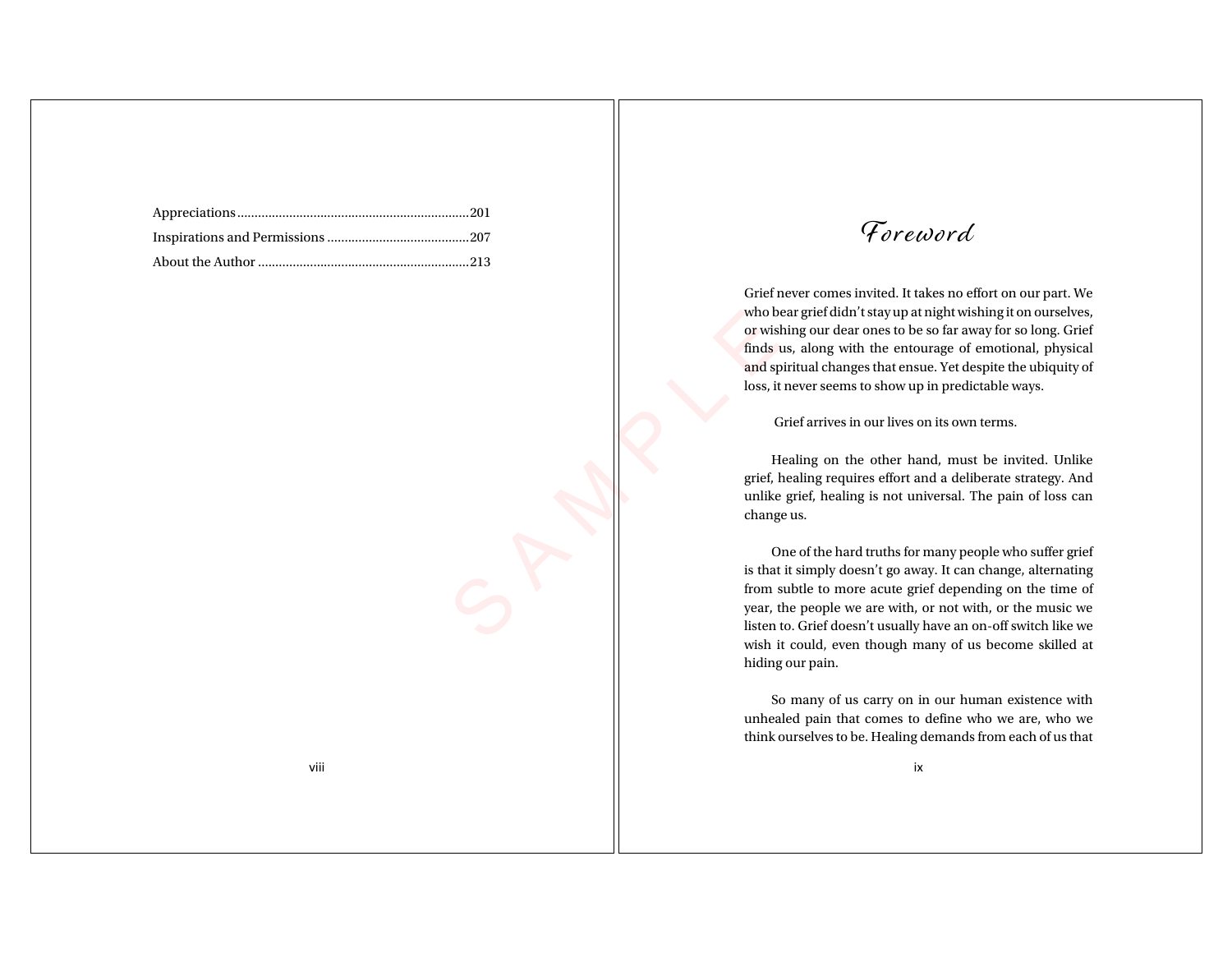we do things differently once we experience the pain of loss. We often have to step outside of our comfort zones that grief has already shaken. And often, we have to change our ideas of what healing is in order to be able to hold our pain.

From the control of the calls<br>
gin the calls<br>
gin the calls<br>
gin the calls<br>
and the calls<br>
gin the calls<br>
gin the calls<br>
distribution of the calls<br>
gin the calls<br>
gin the calls<br>
distribution of the calls<br>
gin the calls<br>
gi Each of us has our own unique experience with grief and healing. None of us do either quite the same. However, Karen Trench has constructed a manual from her own experience of pain. Part of what makes this book you are reading so helpful is that it allows you to contemplate from the starting point of loss many different way to facilitate healing. This is no simplistic feel-good book. There is anguish on each page, that same bottomless immensity that I am sure you have felt. My feeling is that you will resonate with the emotions she is sharing—the feeling of loss, of missing something, of a sense of always being out of step. But my hope is that you will also resonate with the recommendations that come in the form of what she calls "blessings."

Why blessings? Is there such a thing as a blessing in the magnitude of grief?

I believe so, because it's often in places of great pain that we find the value of our precious human lives. Our capacity to love, share and feel together—all of them are done almost automatically until our lives are shaken by unthinkable losses. Karen has brought her experience into light to share with you the possibility of healing, even if it's just a little bit. And as many of you have experienced, when

x

people go out of their way to use their human capacity to care to address the bottomless suffering of grief, it is indeed a blessing.

This book will not make grief go away. This book can show you how to hold the grief in your life from a loving place. Loss feels so punishing and so alone. Holding yourself gently, lovingly, when you are suffering—perhaps that's what your loved one would do? Allow this book to do the same.

Sameet Kumar, Ph.D. Coral Gables, FL

Author, Grieving Mindfully, The Mindful Path Through Worry and Rumination, and Mindfulness for Prolonged Grief.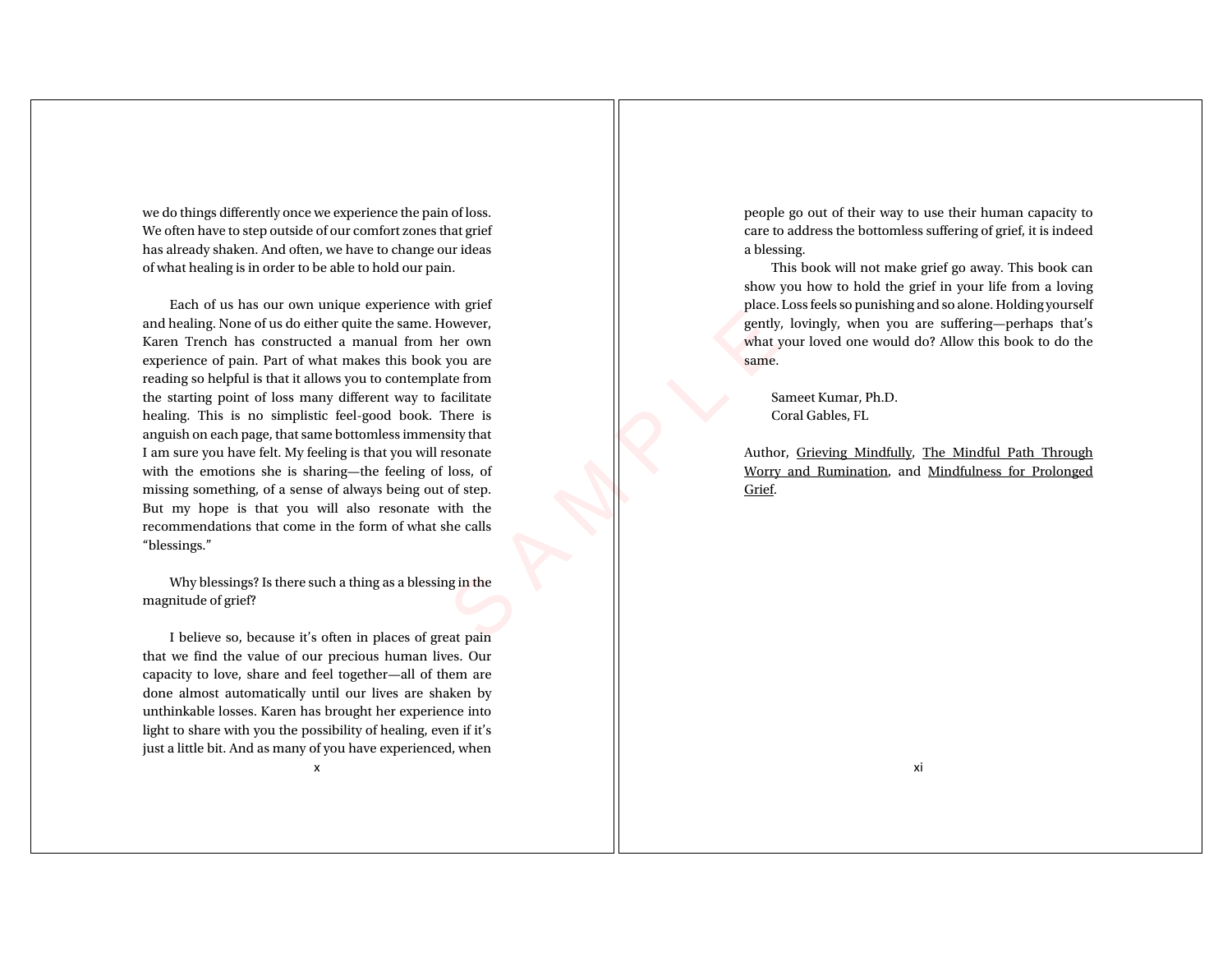## The Sweet Taste of Grief

I saw grief drinking from a cup of sorrow and called out, "It tastes sweet, does it not?" "You've caught me," grief answered, "And you have ruined my business. How can I sell sorrow when you know it's a blessing?"

Rumi

S A M P LE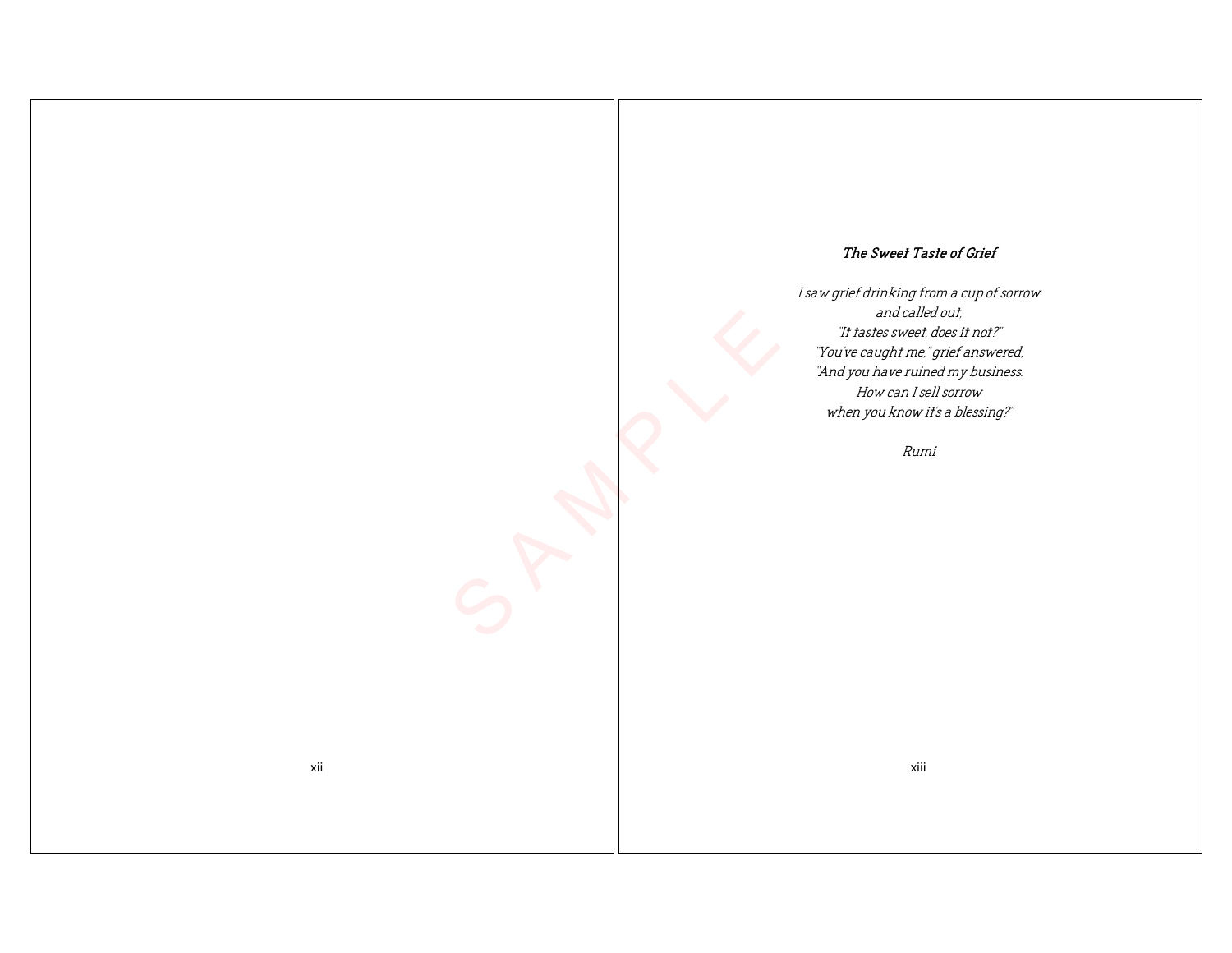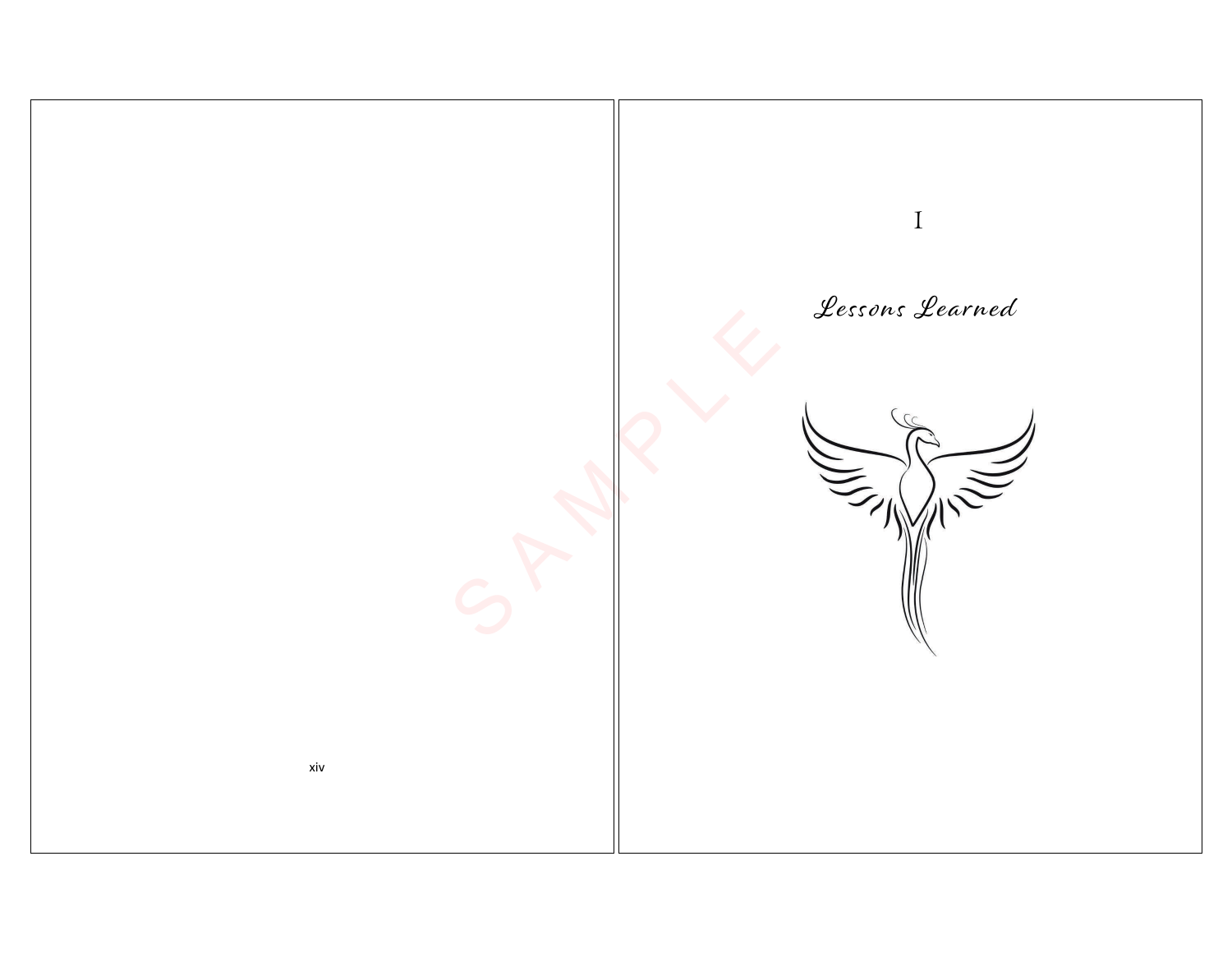*"Pay attention, the Beloved is whispering, 'Loss teaches you everything.' " Alfred K. LaMotte*

**WHEN** I WAS A TEENAGER, I dreamed of one day penning the Great American Novel. What I never dreamed is that I would one day write the book you are now holding. Maybe it's human to go through life thinking that bad things happen only to other people. Such magical thinking worked for me until the day fate came knocking at my door.

ybe it's<br>
happen<br>
I for me<br>
band of<br>
primg. I<br>
sutterly<br>
yed me.<br>
tions, I<br>
journal<br>
for ming. I<br>
which is a way<br>
them."<br>
is a way<br>
them."<br>
is a way<br>
them."<br>
is a way<br>
define One fine spring day in 2015, my beloved husband of twenty-three years took his own life. I'd had no warning. I was completely clueless. His sudden departure was utterly shocking and devastating. In truth, it almost destroyed me. In an effort to acknowledge and release my emotions, I began writing a grief journal to help me heal. My journal became the cornerstone of this book.

Author Isak Dinesen, who bore a great deal of sorrow in her own life, wrote in her book Out of Africa, "All sorrows can be borne if you put them into or tell a story about them." Writing my story about the tragic loss of my husband is a way to further lighten the load of sorrow that, after nearly four years, presses against my still healing heart. My fervent wish is that it helps to lighten yours too. You will notice that I often quote from the many books

about grief and loss I read during my darkest times. These books were my salvation and helped to keep me sane. They were something for me to hold on to when I felt most alone.

#### Love Loss Light

stronger than I ever imagined. And as time unfolded and I<br>recovered, the grieving process gave me many valuable<br>insights and lessons. I began to uncover golden nuggets of truth about myself and about life that had been buried When my journey through grief began, I looked upon my sudden loss as a curse. My heart had been broken open, laid bare, exposed, and vulnerable. I was literally prostrate with grief. I thought it inconceivable that it could bestow upon me even one blessing, let alone multiple ones. But as I read and wrote and healed, I came to realize that I was much recovered, the grieving process gave me many valuable insights and lessons. I began to uncover golden nuggets of before my loss. I came to see these as blessings and treasured them because each served to transform me in positive ways. I also came to understand that this experience was not sanctioning my loss but rather was a way of honoring both my husband and myself.

As Kathryn Walker says in her book *A Stopover in Venice*, "Rich and mysterious gifts are concealed in the dark folds of pain." For me, this knowing came only with time. When it comes to grieving, some things must wait until our hearts can bear it.

I determined early on that as insurmountable as it felt, I was going to walk headlong into my towering wall of grief. Although walking around that wall would have been far easier, I was possessed with a deeper knowing—far beyond intuition—that told me if I took the shortcut, I was never going to heal and that sooner or later, my grief would most surely manifest in an unhealthy manner. And as the great Winston Churchill once said, "If you're going through hell, keep going."

And so, I kept going.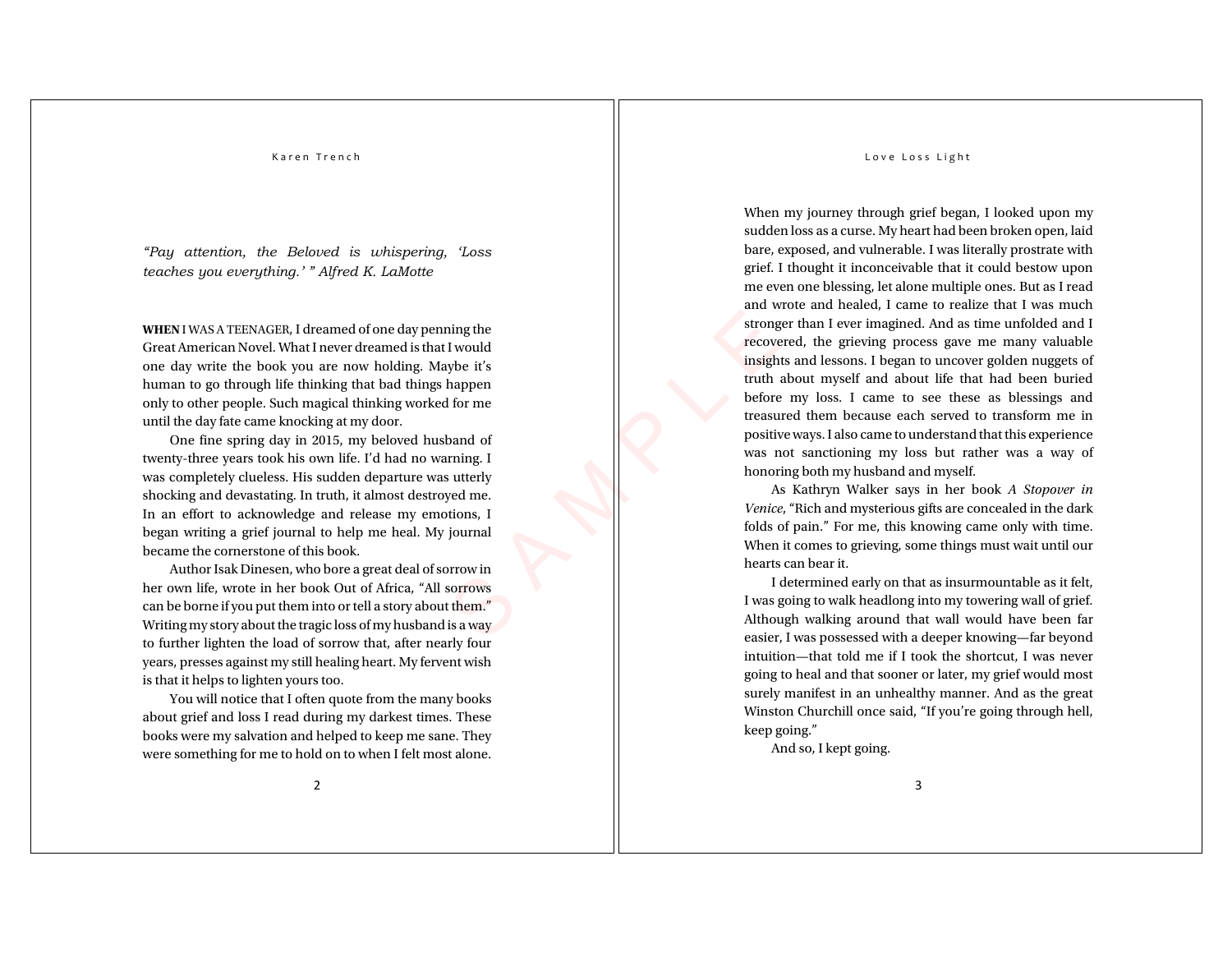Although my husband took his own life, this book is not about suicide or being a suicide survivor per se. *Love Loss Light* depicts my step-by-step journey through grief and is my way of sharing with you the many blessings that were bestowed upon me while on my quest to heal my heart. Little by little, these blessings began to fill up and illuminate all of those dark, empty places in my heart and soul and ultimately led me back to living and loving life again. If but one of them can give you even one measure of comfort as you walk your own path, then I have learned my lessons well.

of the prime beat of the prime beat of the prime beat of the prime beat of the prime beat of the sesons of the sesons of the sesons of the sesons in the beat of the sesons and bad signal every because is love. In all and No journey through loss and grief is the same, but each journey can inform another's. No one gets out of this life this gift of having a human experience—unscathed. Pain, loss, and suffering are part of the gift of being human. There is no way to avoid it. Having walked my path for close to four years now, I have learned well that it is the brought-to-yourknees experiences that teach us the most valuable lessons. That everything in life is transient. That our good and bad experiences are all fleeting. That this too shall pass. And, finally, that our lives are so precious—each and every moment is a gift to be cherished and embraced because nothing lasts forever except one thing—and that is love. Love is the heartbeat of all of creation. Love is eternal and everlasting. Love never dies, ever! Love is the greatest blessing of all.

So lean into the wind and just keep going, knowing this: It is our love that leads us to grief, but it is our grief that leads us back to love.

4

I dedicate this book to you.

#### Love Loss Light

*"There is no end. For the soul there is never birth nor death, nor, having once been, does it ever cease to be. It is unborn, eternal, ever-existing, undying and primeval. It is not slain when the body is slain." Bhagavad-Gita*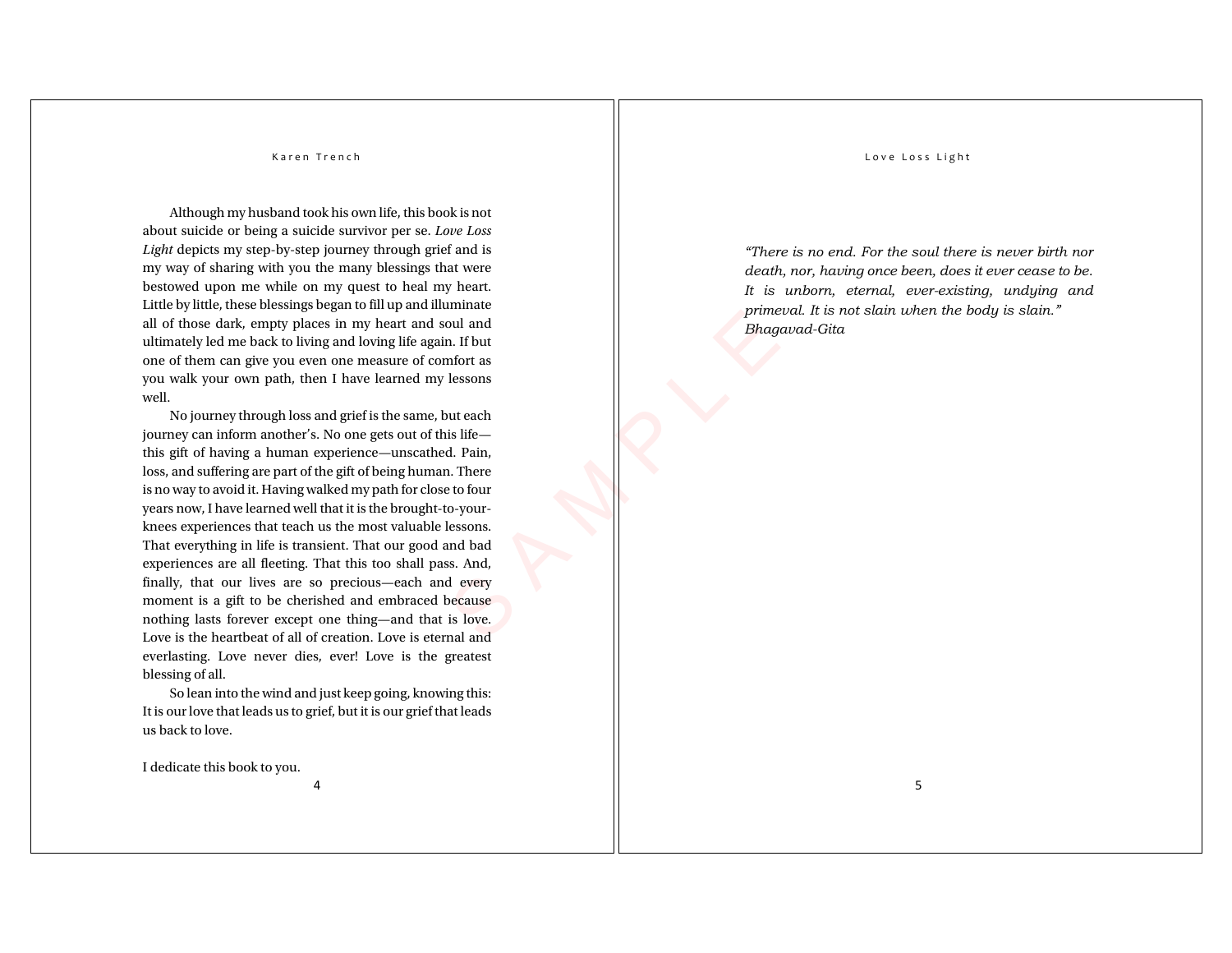6

Love Loss Light

### Bitter Sweet Resonance

I have been honed by pain as the fine resonate cello is honed by time and grief has kissed my face leaving its mark upon my brow changing forever my vision sweetly, ever so sweetly opening my heart.

Catherine Firpo, 1989

S A M P LE

7